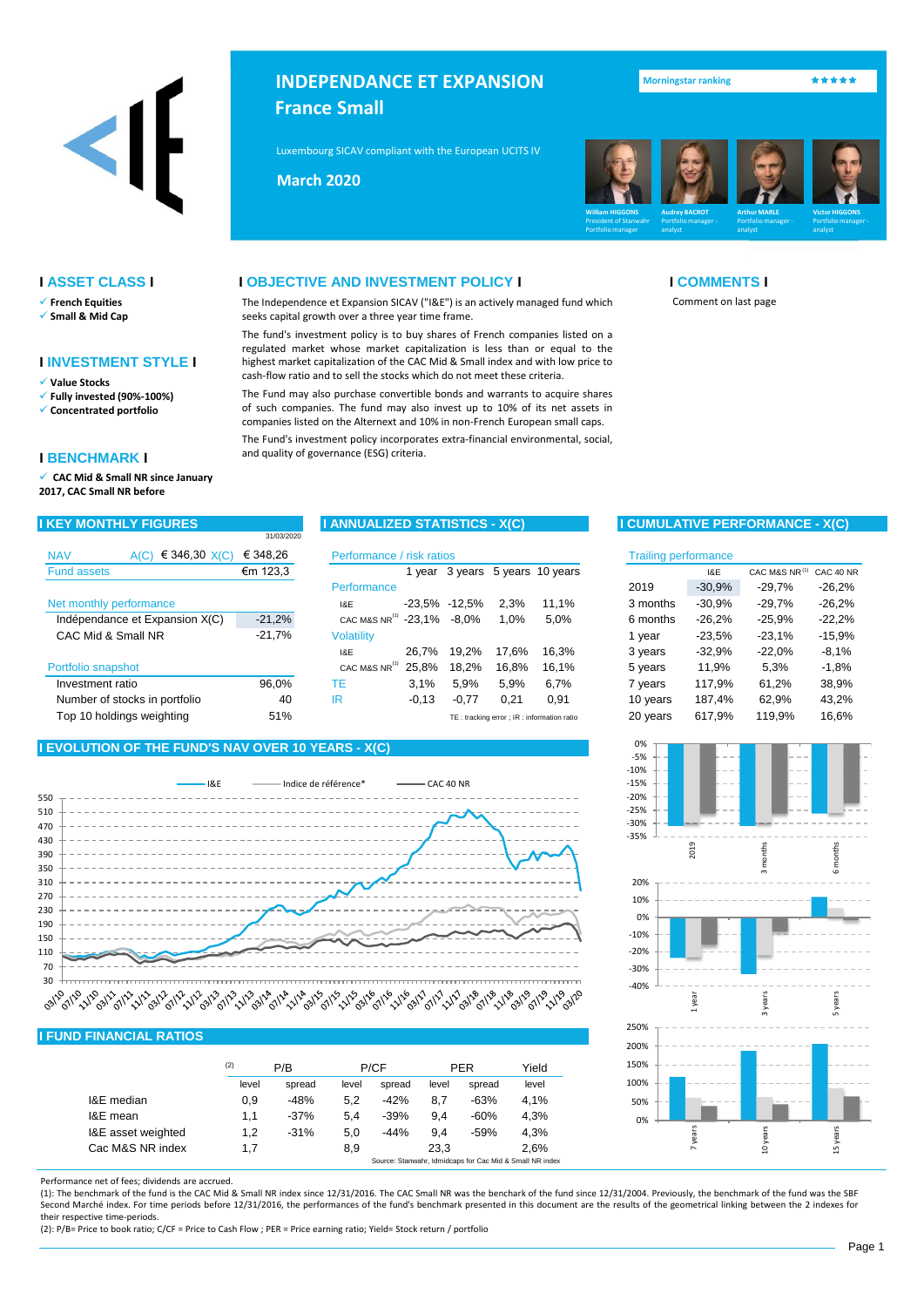# **INDEPENDANCE ET EXPANSION SICAV**

### Share class X(C) - LU0104337620 Share class A(C) - LU0131510165

### **I SECTOR BREAKDOWN I TOP HOLDINGS I STOCKS MARKET CAPITALIZATION** Sectors **Sectors** Stocks **Sectors** Stocks **Stocks** B2B Services Software & Services 15,7%<br>Auto & Components 11.9% Auto. & Components Consumer Durables & Apparel Energy Real Estate 6,8% Chemicals 5.8% Diversified Financials 4,9%<br>Transportation 4,4% Transportation Materials Media Capital Goods Others **IMARKET CAP BREAKDOWN** *Cash* **Total** surce for sectors classific Weights  $18,8%$ 15,7%  $10,1%$ 7,5% 2,5% 100%  $3,4%$ 2,6% 1,7% 4,0%

| Veights  |    | <b>Stocks</b>               |     |     |     | Weights |  |  |  |
|----------|----|-----------------------------|-----|-----|-----|---------|--|--|--|
| 18,8%    |    | Albioma                     |     |     |     | 7,1%    |  |  |  |
| 15,7%    |    | Arkema                      |     |     |     | 5,8%    |  |  |  |
| 11,9%    |    | SII                         |     |     |     |         |  |  |  |
| 10,1%    |    | <b>ALD</b>                  |     |     |     |         |  |  |  |
| 7,5%     |    | Le Belier                   |     |     |     | 5,2%    |  |  |  |
| 6,8%     |    | Akwel                       |     |     |     | 4,7%    |  |  |  |
| 5,8%     |    | Viel                        |     |     |     | 4,6%    |  |  |  |
| 4,9%     |    | Kaufman                     |     |     |     | 4,5%    |  |  |  |
| 4,4%     |    | Stef                        |     |     |     |         |  |  |  |
| 3,4%     |    | Delta Plus                  |     |     |     |         |  |  |  |
| 2,6%     |    |                             |     |     |     |         |  |  |  |
| 2,5%     |    |                             |     |     |     |         |  |  |  |
| 1,7%     |    | <b>MARKEI CAP BREAKDOWN</b> |     |     |     |         |  |  |  |
| 4,0%     |    |                             |     |     |     |         |  |  |  |
| 100%     |    |                             |     |     |     |         |  |  |  |
| Stanwahr |    |                             |     |     |     |         |  |  |  |
|          | 0% | 20%                         | 40% | 60% | 80% | 100%    |  |  |  |

< €200m €200-500m €500m-1bn €1-5bn €5-10bn

### **I MAIN VARIATIONS OVER THE MONTH**

| <b>Stocks</b>                      | Perf.    | Commentary                                |
|------------------------------------|----------|-------------------------------------------|
| Outperformance vs. the benchmark   |          |                                           |
| Alten                              | 8,6%     | New investment                            |
| <b>Publicis</b>                    | 2,8%     | Little affected by the economic situation |
| Viel                               | $-1.9%$  | High volatility benefits brokerage        |
| Groupe Guillin                     | $-8.2\%$ | The plastic tray has a sanitary role      |
| Albioma                            | $-8.6%$  | Low impact from economic situation        |
| Underperformance vs. the benchmark |          |                                           |
| Catana                             | $-33.6%$ | Rental companies no longer buy            |

| <b>RESIDENT CONTROLLER CO.</b> CHO DOITOITING |          |                                          |
|-----------------------------------------------|----------|------------------------------------------|
| Catana                                        | $-33.6%$ | Rental companies no longer buy           |
| Plastivaloire                                 | $-35.1%$ | The Automotive sector is at a standstill |
| Synergie                                      | -36.0%   | Temporary work                           |
| Mersen                                        | -37.0%   | Capital goods                            |

2019 results worse than expected -41,6%

|                           | $\circ$ |     | $\delta_{\theta}$ | $\sim$  | $3\%$   | $\sigma_{\rm Ob}$ , | $s_{00}$ | $\delta \omega_0$ | $\delta_{\rm qg}$ | $\delta^{\partial O_\beta}$ |
|---------------------------|---------|-----|-------------------|---------|---------|---------------------|----------|-------------------|-------------------|-----------------------------|
|                           |         |     |                   |         |         |                     |          |                   |                   |                             |
| Publicis                  |         |     |                   |         |         |                     |          | 6 1 2 7           |                   |                             |
| Arkema                    |         |     |                   |         |         |                     | 4818     |                   |                   |                             |
| <b>ALD</b>                |         |     |                   |         | 3 2 3 3 |                     |          |                   |                   |                             |
| Alten                     |         |     |                   | 2237    |         |                     |          |                   |                   |                             |
| Covivio Hotels            |         |     |                   | 2 1 2 5 |         |                     |          |                   |                   |                             |
| Sopra                     |         |     |                   | 2 0 2 0 |         |                     |          |                   |                   |                             |
| Rothschild                |         |     | 1365              |         |         |                     |          |                   |                   |                             |
| Trigano                   |         |     | 1 1 2 1           |         |         |                     |          |                   |                   |                             |
| Tf1                       |         |     | 1048              |         |         |                     |          |                   |                   |                             |
| Ipsos                     |         |     | 844               |         |         |                     |          |                   |                   |                             |
| Albioma                   |         |     | 814               |         |         |                     |          |                   |                   |                             |
| Stef                      |         |     | 769               |         |         |                     |          |                   |                   |                             |
| Electricité de Strasbourg |         |     | 681               |         |         |                     |          |                   |                   |                             |
| Bassac                    |         |     | 616               |         |         |                     |          |                   |                   |                             |
| Kaufman                   |         |     | 587               |         |         |                     |          |                   |                   |                             |
| Groupe Crit               |         | 532 |                   |         |         |                     |          |                   |                   |                             |
| Manitou                   |         | 508 |                   |         |         |                     |          |                   |                   |                             |
| Beneteau                  |         | 497 |                   |         |         |                     |          |                   |                   |                             |
| Tinexta                   |         | 429 |                   |         |         |                     |          |                   |                   |                             |
| Thermador                 |         | 404 |                   |         |         |                     |          |                   |                   |                             |
| <b>GL</b> Events          |         | 397 |                   |         |         |                     |          |                   |                   |                             |
| Synergie                  |         | 373 |                   |         |         |                     |          |                   |                   |                             |
| Mersen                    |         | 345 |                   |         |         |                     |          |                   |                   |                             |
| SII                       |         | 339 |                   |         |         |                     |          |                   |                   |                             |
| Viel                      |         | 314 |                   |         |         |                     |          |                   |                   |                             |
| Manutan                   |         | 308 |                   |         |         |                     |          |                   |                   |                             |
| Akwel                     |         | 286 |                   |         |         |                     |          |                   |                   |                             |
| Delta Plus                |         | 272 |                   |         |         |                     |          |                   |                   |                             |
| Aubay                     |         | 266 |                   |         |         |                     |          |                   |                   |                             |
| Groupe Guillin            |         | 237 |                   |         |         |                     |          |                   |                   |                             |
| Seche                     |         | 229 |                   |         |         |                     |          |                   |                   |                             |
| Le Belier                 |         | 203 |                   |         |         |                     |          |                   |                   |                             |
| Gevelot                   |         | 110 |                   |         |         |                     |          |                   |                   |                             |
| Plastivaloire             | 81      |     |                   |         |         |                     |          |                   |                   |                             |
| Catana                    | 59      |     |                   |         |         |                     |          |                   |                   |                             |
| Groupe Open               | 57      |     |                   |         |         |                     |          |                   |                   |                             |
| <b>CNIM</b>               | 37      |     |                   |         |         |                     |          |                   |                   |                             |
| Bilendi                   | 29      |     |                   |         |         |                     |          |                   |                   |                             |
| <b>DLSI</b>               | 25      |     |                   |         |         |                     |          |                   |                   |                             |

EUR million

## **I RISK / RETURN PROFILE I I MAIN CHARACTERISTICS I**

This indicator represents the annual historical volatility of the Fund over a 5 -year period. In the absence of sufficient historical data, the risk indicator incorporates data simulated from a benchmark portfolio. Risk category 5 reflects a high potential gain and/or loss in the portfolio's value. This is achieved through investments in equities in small - or mediumsized companies on the European market. Historical data such as that used to calculate the synthetic indicator cannot be considered as a reliable indication of the Fund's future risk profile.

The risk category associated with the Fund is not guaranteed and may change over time. The lowest risk category does not mean "risk free". Your initial investment is not guaranteed.

Plastivaloire Synergie Mersen<br>Groupe Open

Tel. : 00 352 47 67 26 68 Statutory auditor: Deloitte SA Email : contact@stanwahr.com Caceis Bank Luxembourg

Redemption: every business day Subscription: every business day

Tel: 00 352 47 67 23 33 Fax: 00 352 47 67 70 59

Valuation: every business day Management fees: 1,95% / year inclusive of taxes Performance fees: 10% Subscription and Redemption fees: 0%

## **I CONTACT I I SUBSCRIPTIONS / REDEMPTIONS I I FUND'S THIRD PARTIES I**

Management company : Stanwahr Sarl Subscription: every business day **Depositary bank: Caceis Bank Luxembourg** Depositary bank: Caceis Bank Luxembourg 5, allée Scheffer L – 2520 Luxembourg Fund administrator: Caceis Bank Luxembourg

The information included herein does not constitute a solicitation, offer or recommendation to buy or sell any securities or securities mentioned in this report. Similarly, this should in no case be seen as an invite to engage in any other transaction or to provide any investment advice or service. Potential subscribers are advised to seek professional advice on the laws and regulations applicable to sales, purchases or sales of shares in its country of origin, residence or domicile. No responsibility is due to respect to the accuracy, reliability or veracity of the information available in this report. Past performance is not a guarantee of future income. The value of investments may fall as well as rise. All subscriptions in a compartment which is mentioned in this report may not be validly made only on the basis of information contained in the full or simplified prospectus and this, together with that published in the latest version of their annual or half-year report. Stanwahr, while acting in the best interest of its customers, can not be bound to any obligation of results, whatever they are, or performance. Stanwahr and people associated with it, its directors and employees disclaim any liability for any direct, indirect or consequential, costs or expenses, if any from any use of the information or content presented in this report.